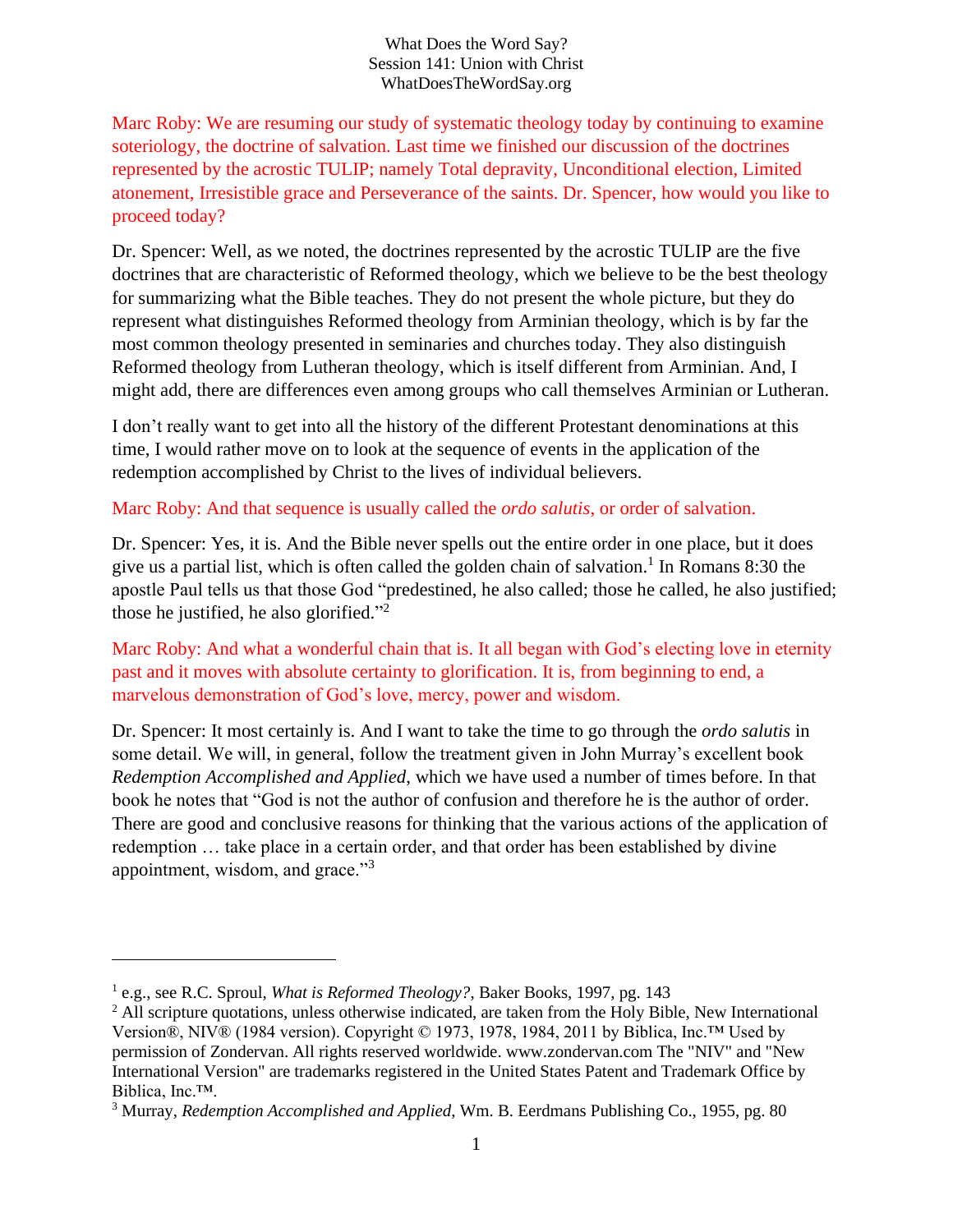Marc Roby: I know that not everyone agrees on the exact order, so what does Murray say about that?

Dr. Spencer: He discusses the order and points out that there are some items that must be put in a certain order and other items where the exact location in the sequence is debatable and not particularly important. We should also note that the order is not always a temporal order, some of it is, but some of the items only represent a logical order and may actually occur simultaneously.

# Marc Roby: And where does Murray choose to begin?

Dr. Spencer: Well, you actually said it a couple of minutes ago when you said that it all began with God's electing love in eternity past. Murray begins his exposition by saying that "No treatment of the atonement can be properly oriented that does not trace its source to the free and sovereign love of God."<sup>4</sup>

# Marc Roby: We can all say "amen" to that. If it weren't for God's love and mercy, we would all be eternally lost.

Dr. Spencer: That's true, although God's love isn't just a step in the *application* of redemption, it is rather the one truth that underlies all of creation and redemption. There is also one other thing, which again isn't a step in the process, but underlies the entire process, and that is union with Christ. Murray discusses this after going through the *ordo salutis*, but I think that is a bit anticlimactic, so I am going to deviate from him on this point and discuss union with Christ first.

# Marc Roby: We have spoken about the believer's union with Christ several times before, most notably way back in Sessions 13 and 14. In looking back at those, you quoted John Murray there also. He wrote that union with Christ is "the central truth of the whole doctrine of salvation."<sup>5</sup>

Dr. Spencer: That's a great quote and completely biblical.

As I said, union with Christ is not just a step in the application of redemption. The entire Christian life is lived in union with Christ. In Ephesians 1:4 Paul tells us that God chose us in Christ "before the creation of the world", so in a sense all Christians, even those who have yet to be born, have been united to Christ for all eternity.

Marc Roby: And yet there is great mystery here since we are also told in the very next chapter, in Chapter 2 Verse 3, that before we were saved, "we were by nature objects of wrath."

Dr. Spencer: That is a great mystery. We are also told in Romans 5:10 that we were enemies of God and in Colossians 1:21 that we were alienated from God and were enemies in our minds because of our evil behavior. All of this emphasizes the amazing work that God does in saving us. Our alienation from God was real. Our being subject to the wrath of God was real. Our being enemies of God was real. And yet, in his eternal plan, he had already chosen us to be saved. In that sense, and *only* in that sense, we can be said to have been united to Christ in eternity past.

 $4$  Ibid, pg. 9

<sup>5</sup> Ibid, pg. 170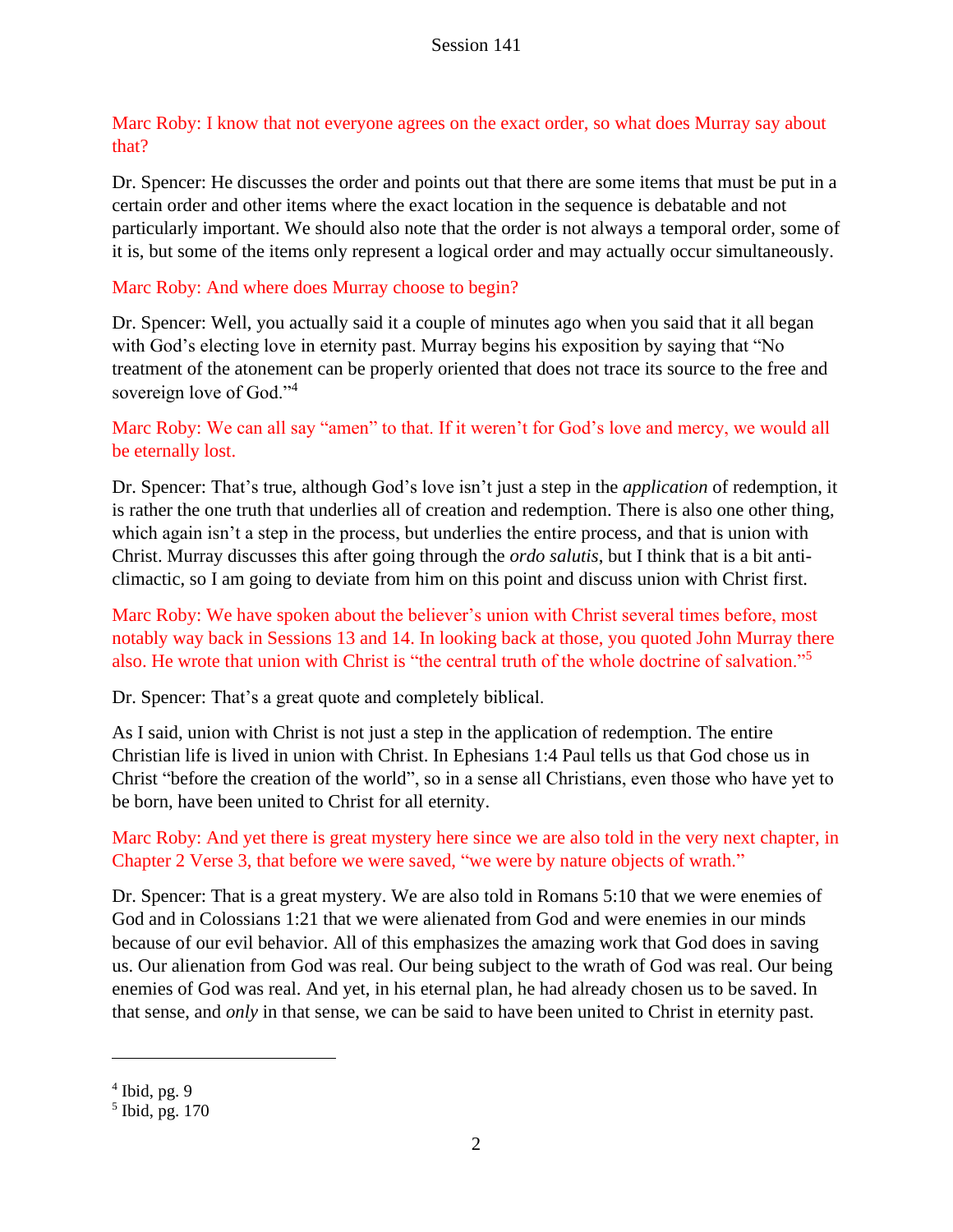But God still had to do a miraculous work and cause us to be born again in order to unite us to Christ in this life through the instrument of faith. A radical change had to take place, we needed new hearts.

Marc Roby: Which God promised to his people more than 500 years before Jesus was born. We read of that promise in Ezekiel 36:26, "I will give you a new heart and put a new spirit in you; I will remove from you your heart of stone and give you a heart of flesh."

Dr. Spencer: Yes, what a glorious promise that is. And we have already quoted from Paul's letter to the church in Ephesus, where he wrote in the first chapter that God chose us in Christ before the foundation of the world. Then, in Chapter 2, he starts off in Verse 1 by saying that we were dead in our transgressions and sins and, as you quoted a minute ago, he says in Verse 3 that we were by nature objects of wrath. But he then goes in Verses 4 and 5 to say, "But because of his great love for us, God, who is rich in mercy, made us alive with Christ even when we were dead in transgressions—it is by grace you have been saved." This is the fulfillment of the promise given through the prophet Ezekiel. God makes us alive.

But the key point for our discussion today, is that God made us alive *in Christ*, and he did it because he had chosen us *in Christ* before the creation of the world.

Marc Roby: And Paul goes on in that chapter to say, in Verse 10, that "we are God's workmanship, created in Christ Jesus to do good works, which God prepared in advance for us to do."

Dr. Spencer: That's right. God's ultimate purpose, of course, is his own glory. And we are to contribute to that by doing the work he has ordained for us to do. Just as Jesus brought God glory by finishing the work he was assigned, as he tells us in John 17:4. So we fulfil the command to glorify God by doing the work we have been assigned to do.

# Marc Roby: And Paul gives us that command in 1 Corinthians 10:31, where he tells us "whether you eat or drink or whatever you do, do it all for the glory of God."

Dr. Spencer: Exactly. But getting back to the subject at hand, union with Christ is an amazing topic, on which all true Christians should take time to meditate. It will lead you to give great thanksgiving and praise to God for his amazing mercy, wisdom and power.

We have seen that we were chosen in Christ and that when God regenerated us we were made alive in Christ, or we can say created in Christ. But there is more that can be said. In Romans 6:4-8 we read that we were "buried with him through baptism into death in order that, just as Christ was raised from the dead through the glory of the Father, we too may live a new life. If we have been united with him like this in his death, we will certainly also be united with him in his resurrection. For we know that our old self was crucified with him so that the body of sin might be done away with, that we should no longer be slaves to sin—because anyone who has died has been freed from sin. Now if we died with Christ, we believe that we will also live with him."

Marc Roby: Yes, that is a great description of the symbolism of baptism and also of the reality of the life of a true believer. Baptism all by itself doesn't accomplish anything, it is just an outward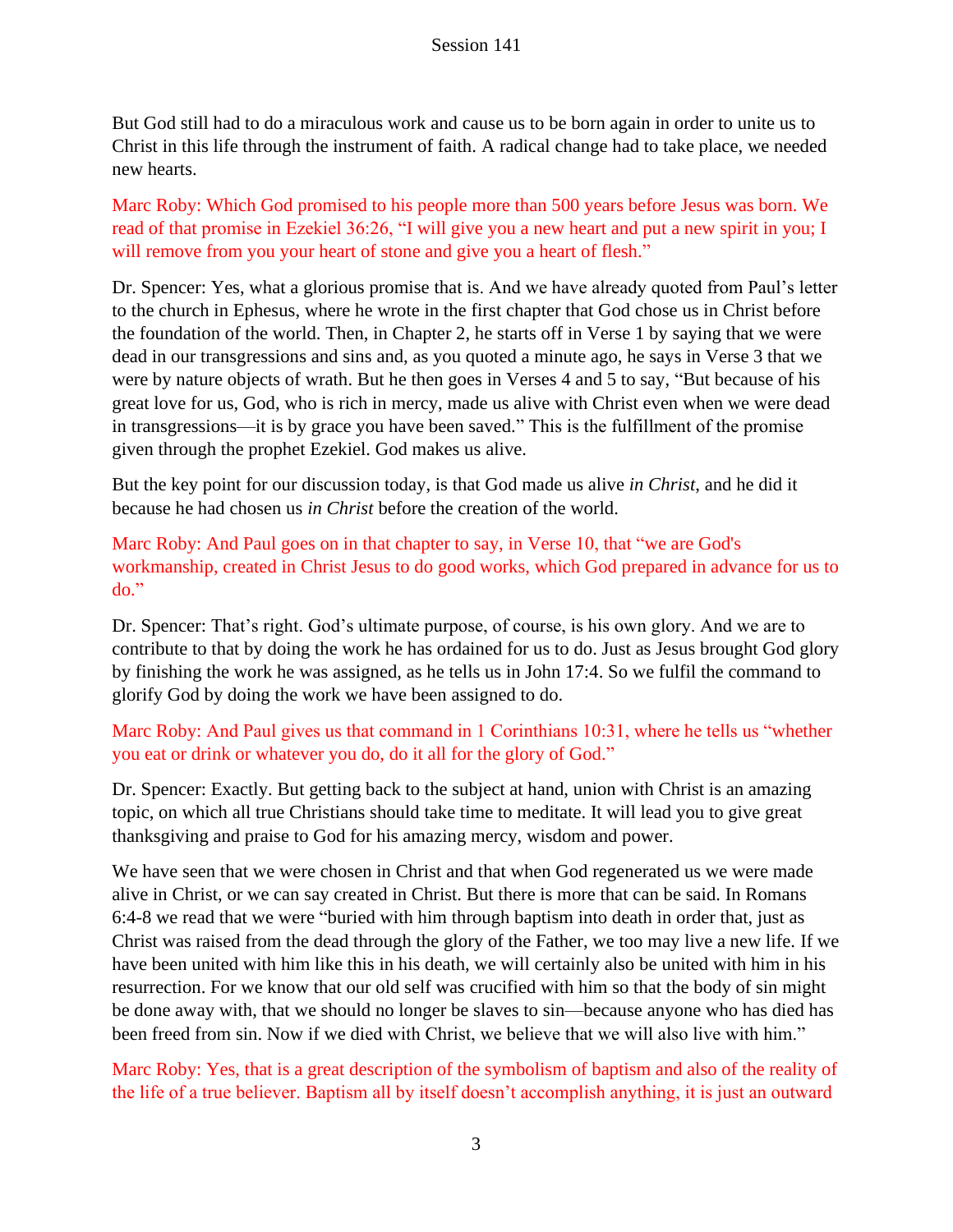sign of the inward change. But if the person who is baptized has truly been born again, then it is a *true* sign of the fact that he has died to his old, sinful way of life and has been enabled by regeneration to live a new life in union with Christ.

Dr. Spencer: Very true. And our union with Christ will never end. Paul wrote to the Thessalonians about Christ's second coming and, in 1 Thessalonians 4:14, he wrote, "We believe that Jesus died and rose again and so we believe that God will bring with Jesus those who have fallen asleep in him." Now "fallen asleep" is a euphemism for dying, so Paul is indirectly telling us in this verse that when believers die, they die in Christ.

Marc Roby: And Paul also tells us, in 1 Corinthians 15:21-22 that "since death came through a man, the resurrection of the dead comes also through a man. For as in Adam all die, so in Christ all will be made alive."

Dr. Spencer: That's wonderful, we will be united with Christ in being resurrected at his second coming. And we will also be united with Christ in sharing in his glory for all eternity in heaven. When he comes again we will all receive glorified bodies. We read in Philippians 3:20-21 that "our citizenship is in heaven. And we eagerly await a Savior from there, the Lord Jesus Christ, who, by the power that enables him to bring everything under his control, will transform our lowly bodies so that they will be like his glorious body."

### Marc Roby: Now that is something to look forward to.

Dr. Spencer: It certainly is. And so we see that we were chosen *in Christ*, we were created, or we could say born again, *in Christ*, we live *in Christ*, we die *in Christ*, we will be raised from the dead *in Christ*, we will receive glorified bodies *in Christ* and we will spend eternity enjoying fellowship with God and one another *in Christ*.

### Marc Roby: Hallelujah!

Dr. Spencer: Hallelujah indeed! John Murray wrote that "The perspective of God's people … has two foci, one the electing love of God the Father in the counsels of eternity, the other glorification with Christ in the manifestation of his glory. The former has no beginning, the latter has no end." And he went on to say, "What is it that binds past and present and future together in the life of faith and in the hope of glory? Why does the believer entertain the thought of God's determinate counsel with such joy? Why can he have patience in the perplexities and adversities of the present? Why can he have confident assurance with reference to the future and rejoice in hope of the glory of God? It is because he cannot think of past, present, or future apart from union with Christ."<sup>6</sup>

Marc Roby: What a wonderful statement of the glorious hope and joy that all true Christians have. I'm confident we could all benefit from spending more time meditating on it.

Dr. Spencer: I'm sure you're right about that.

 $6$  Ibid, pg. 164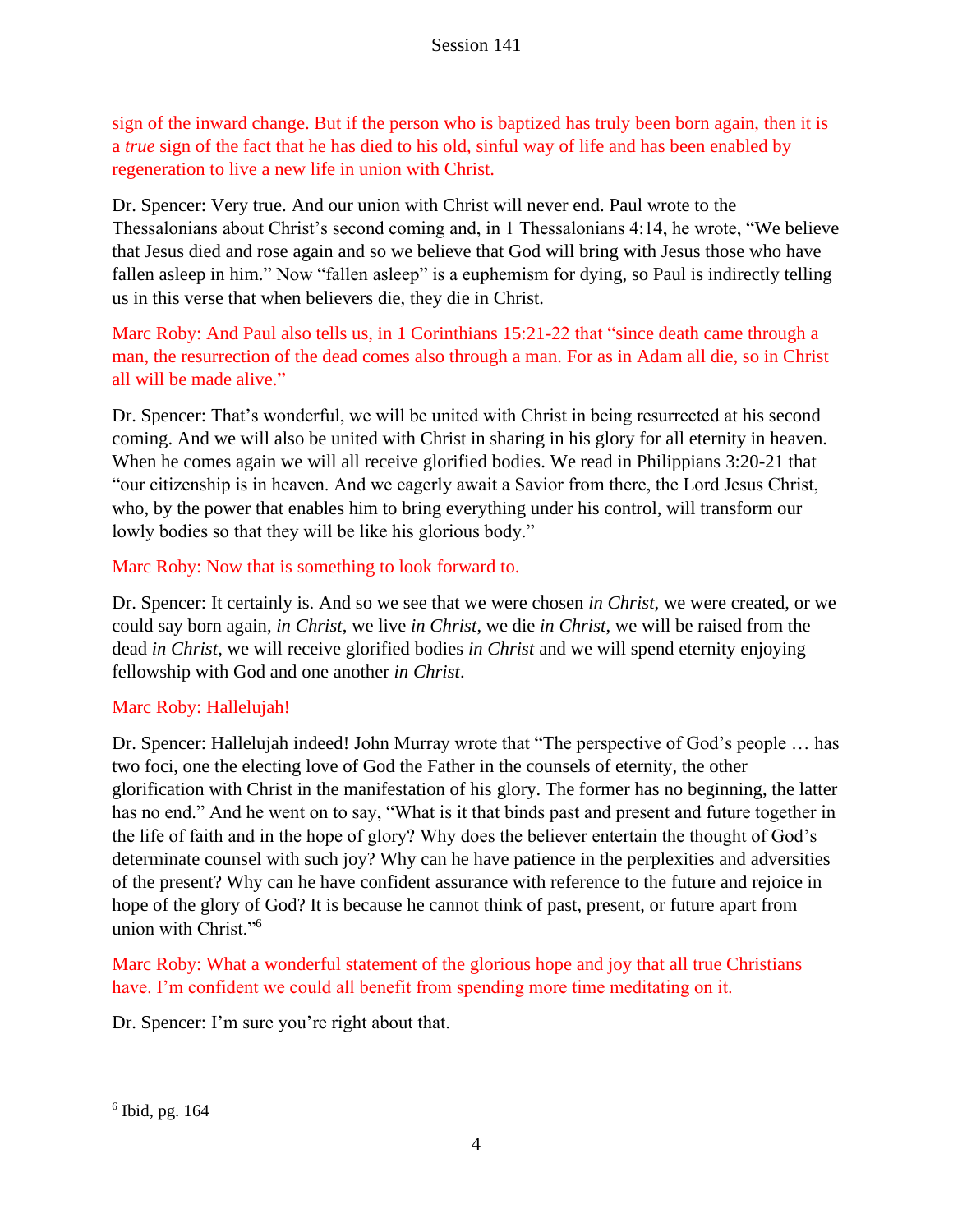# Marc Roby: Do you have anything more you would like to say about our union with Christ?

Dr. Spencer: Yes. Murray goes on to make several important points. The first point he makes is that our union with Christ is spiritual.

# Marc Roby: Now that's a word that is often abused in this day and age.

Dr. Spencer: And that was true even when Murray wrote this book over 60 years ago. He said that the term is frequently used "to denote what is little more than vague sentimentality."<sup>7</sup>

# Marc Roby: Yes, that is very much what we still see today, even among professing Christians.

Dr. Spencer: That is, unfortunately, true. But Murray explains that in the New Testament the word spiritual "refers to that which is of the Holy Spirit. … Hence when we say that union with Christ is *Spiritual* we mean, first of all, that the bond of this union is the Holy Spirit himself." 8

Marc Roby: And we must remember that the Holy Spirit is personal. He is the third person of the Holy Trinity, not some cosmic force or a metaphor for God's influence through his Word or anything else people might imagine.

Dr. Spencer: That is very important. He is a person whom we can grieve when we sin and who instructs us, guides us and empowers us to live the Christian life. Romans 8:9-11 is a very important passage in this regard.

Marc Roby: Let me read that passage. The apostle Paul wrote to believers, saying "You, however, are controlled not by the sinful nature but by the Spirit, if the Spirit of God lives in you. And if anyone does not have the Spirit of Christ, he does not belong to Christ. But if Christ is in you, your body is dead because of sin, yet your spirit is alive because of righteousness. And if the Spirit of him who raised Jesus from the dead is living in you, he who raised Christ from the dead will also give life to your mortal bodies through his Spirit, who lives in you."

Dr. Spencer: There are two important points that we can make from that passage. First of all, we see that union with Christ involves all three persons of the godhead. Notice that Paul starts off referring to just "the Spirit". He then refers to the "Spirit of God", and then to the "Spirit of Christ", then he refers to Christ himself being in us, and then to the "Spirit of him who raised Jesus from the dead", which clearly refers to God the Father. We must notice the trinitarian nature of this passage. We will discuss this aspect of union with Christ more later.

# Marc Roby: I'm definitely looking forward to that conversation.

Dr. Spencer: Secondly, we note that the Spirit *lives* in us, he is a person, not a power.

Another passage relating to the nature of this union is in Paul's first letter to the church at Corinth. In this case the context is Paul's addressing the serious nature of sexual sin, but in 1 Corinthians 6:19-20 he wrote, "Do you not know that your body is a temple of the Holy Spirit,

 $7$  Ibid, pp 165-166

<sup>8</sup> Ibid, pg. 166